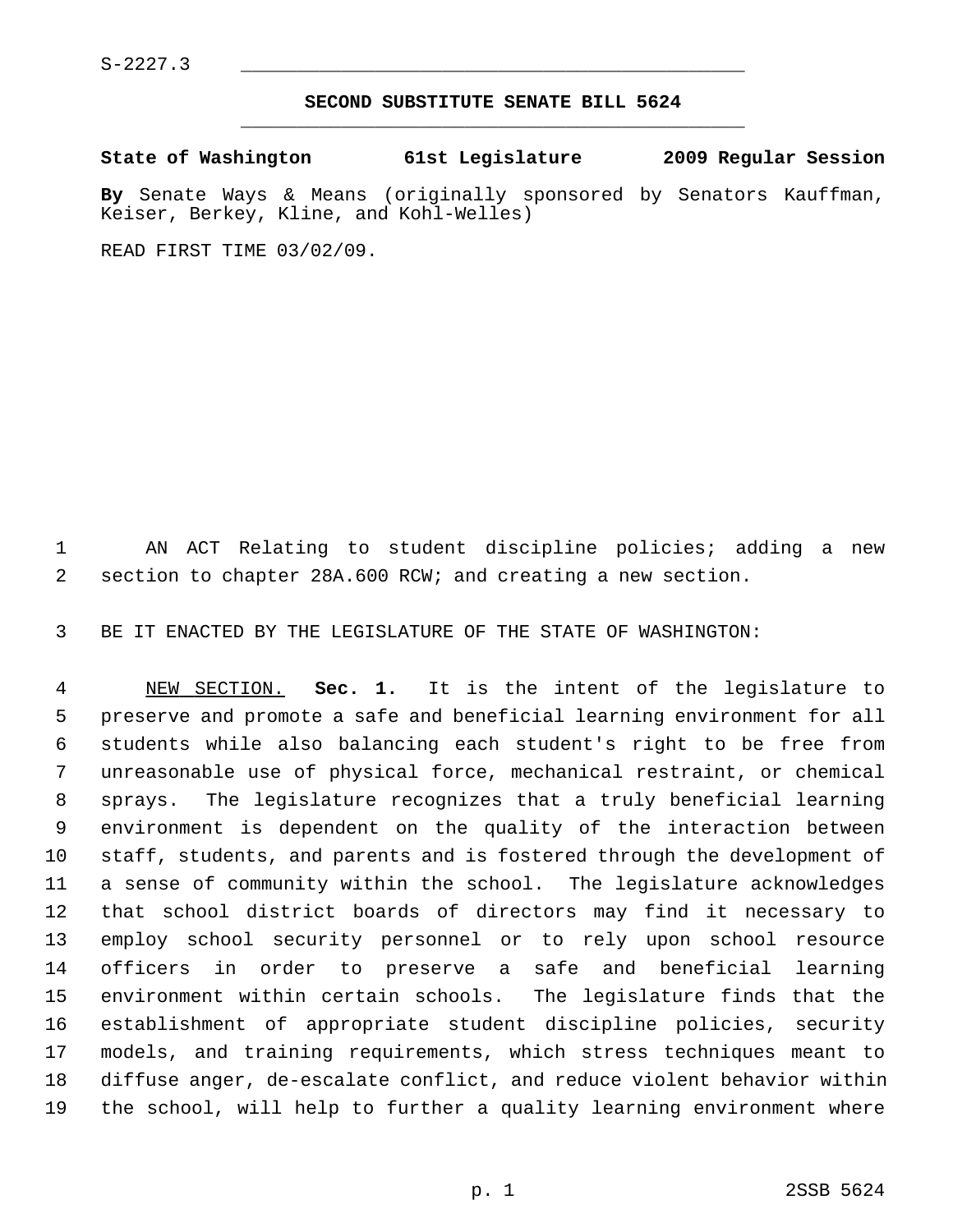1 all students are treated with dignity and respect. The legislature 2 further finds that use of physical force, mechanical restraint, or 3 chemical sprays, as an intervention in the school environment should be 4 used only in emergency situations after other less invasive 5 alternatives have failed or have been deemed inappropriate and, if 6 used, should only be used by appropriately trained personnel.

 7 NEW SECTION. **Sec. 2.** A new section is added to chapter 28A.600 8 RCW to read as follows:

 9 (1) The definitions in this subsection apply throughout this 10 section unless the context clearly requires otherwise.

11 (a) "Chemical sprays" means the use of pepper spray or chemicals, 12 or the administration of any medication to control a student or limit 13 a student's freedom of movement.

14 (b) "Mechanical restraint" means the use a mechanical device 15 including, but not limited to, metal handcuffs, plastic ties, ankle 16 restraints, leather cuffs, other hospital-type restraints, tasers, or 17 batons to control a student or limit a student's freedom of movement.

18 (c) "Physical force" means the use of any bodily force or physical 19 intervention to control a student or limit a student's freedom of 20 movement in a way that does not involve a mechanical restraint or 21 chemical spray. Physical force does not include momentary periods of 22 minimal physical restriction by direct person-to-person contact, 23 without the aid of mechanical restraint, accomplished with limited 24 force and designed to:

25 (i) Prevent a student from completing an act that would result in 26 potential bodily harm to self or others or damage property; or

27 (ii) Remove a disruptive student who is unwilling to leave the area 28 voluntarily.

29 (d) "School resource officer" means a person who provides security 30 and law enforcement services at one or more public schools and is a 31 commissioned law enforcement officer who has been assigned by the 32 employing police department or agency to work in collaboration with the 33 district.

34 (e) "School security officer" means a classified or contracted 35 school district employee other than a school resource officer who 36 provides security services at one or more public schools under the 37 direction of a district administrator.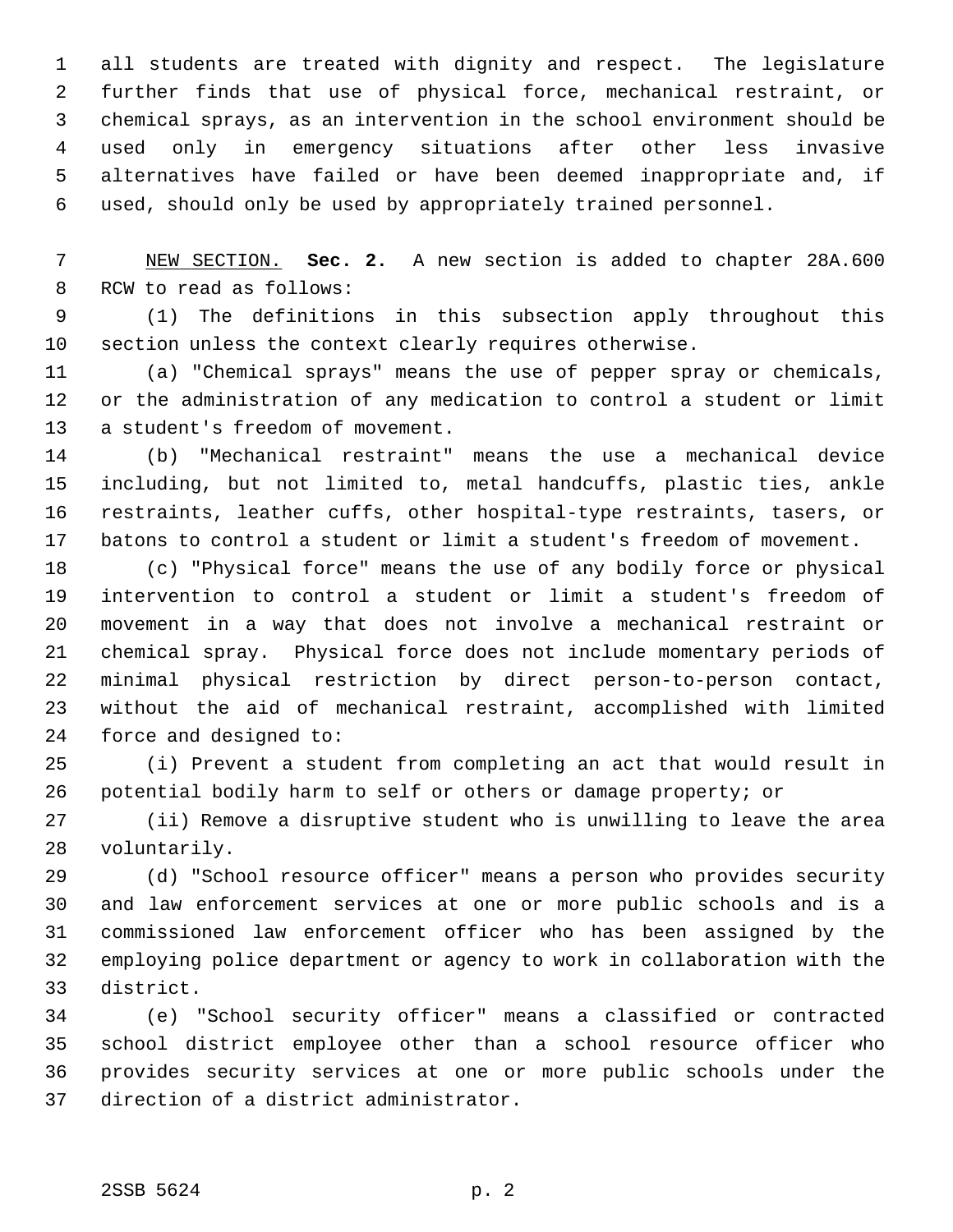1 (f) "Bodily harm" means physical pain or injury, illness, or an 2 impairment of physical condition.

 3 (g) "Substantial bodily harm" means bodily injury that involves a 4 temporary but substantial disfigurement or that causes a temporary but 5 substantial loss or impairment of the function of any bodily part or 6 organ or that causes a fracture of any bodily part.

 7 (2) The use of mechanical restraints or chemical sprays on a 8 student at a public school by a school employee is prohibited, unless 9 administered by:

10 (a) A school resource officer; or

11 (b) A school security officer or building staff designated by the 12 school district who receives:

13 (i) Appropriate annual training from either a local law enforcement 14 agency or the criminal justice training commission for each type of 15 restraint or spray authorized to be used; and

16 (ii) Ongoing supervision from a district or school administrator.

17 (3) Except as provided in subsection (5) of this section, the use 18 of physical force in public schools is limited to the use of reasonable 19 force under the following circumstances only:

20 (a) The student's behavior poses a threat of substantial bodily 21 harm to self or to others; and

22 (b) Nonphysical interventions would not be effective in preventing 23 or minimizing the threat of substantial bodily harm.

24 (4) Except as provided in subsection (5) of this section, the use 25 of physical force in public schools is prohibited in the following 26 circumstances:

27 (a) As a means of punishment; or

28 (b) As a disciplinary response to destruction of school property, 29 disruption of school or classroom order, noncompliance with a school 30 rule or staff directive, or communication of a verbal threat that does 31 not constitute a threat of substantial bodily harm.

32 (5) This section does not prohibit:

33 (a) The right of any individual to report to appropriate 34 authorities a crime committed by a student or other individual; or

35 (b) Commissioned law enforcement officers, including school 36 resource officers, or judicial authorities from exercising their 37 authority or executing their responsibilities, including the ability to 38 use physical force, mechanical restraints, or chemical sprays.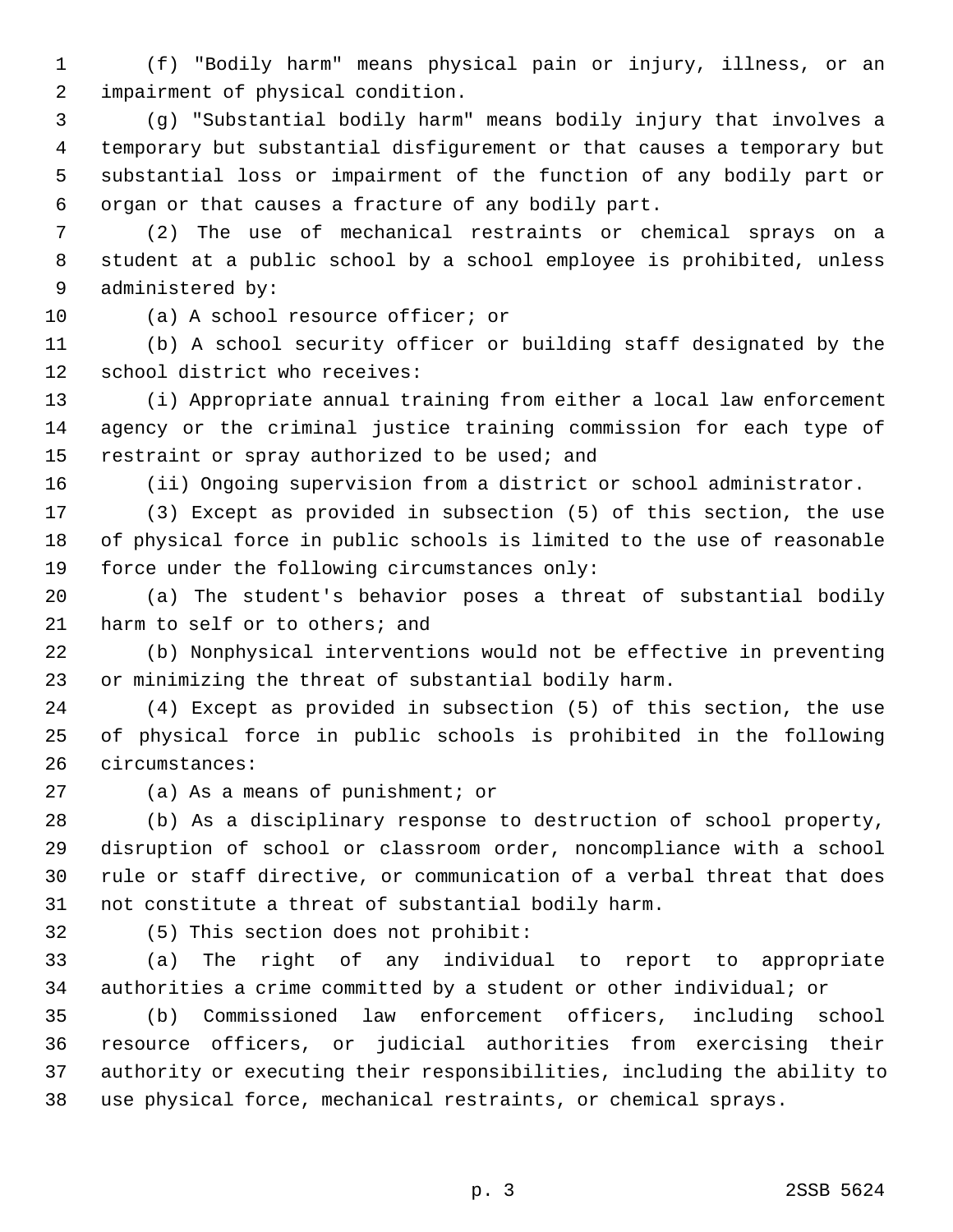1 (6) Each school district shall establish a written policy regarding 2 the use of physical force, mechanical restraints, and chemical sprays 3 on students by school employees. The policy shall be made available to 4 students and parents or guardians. The policy shall include at a 5 minimum:

 6 (a) A description and explanation of the types of physical force, 7 mechanical restraint, or chemical spray authorized at the school and 8 under what circumstances each is allowed to be used;

 9 (b) Which school employees at the school are authorized to use each 10 type of physical force, mechanical restraint, or chemical spray;

11 (c) A description of the school's training requirements for those 12 authorized to use physical force, mechanical restraint, or chemical 13 sprays; and

14 (d) Incident reporting requirements and the follow-up procedures 15 used when any type of physical force, mechanical restraint, or chemical 16 spray is used on a student, including:

17 (i) A requirement that the incident be immediately reported to both 18 a district and school building administrator or a designee;

19 (ii) A description of what must be included in a written report of 20 the incident;

21 (iii) The timeline for when the written report must be submitted 22 and when student's parents or guardians will be informed of the 23 incident;

24 (iv) The manner by which the information will be provided to 25 parents or guardians; and

26 (v) A requirement that a log of all instances of use of physical 27 force, mechanical restraint, and chemical sprays be maintained and 28 provided to the school board annually.

29 (7) School districts shall report annually to the office of the 30 superintendent of public instruction the total number of instances when 31 physical force, mechanical restraint, or chemical spray was used, 32 including:

33 (a) The type of physical force, mechanical restraint, or chemical 34 spray used;

35 (b) The duration of the physical force or mechanical restraint if 36 longer than five minutes;

37 (c) A brief description or classification of the activity that was